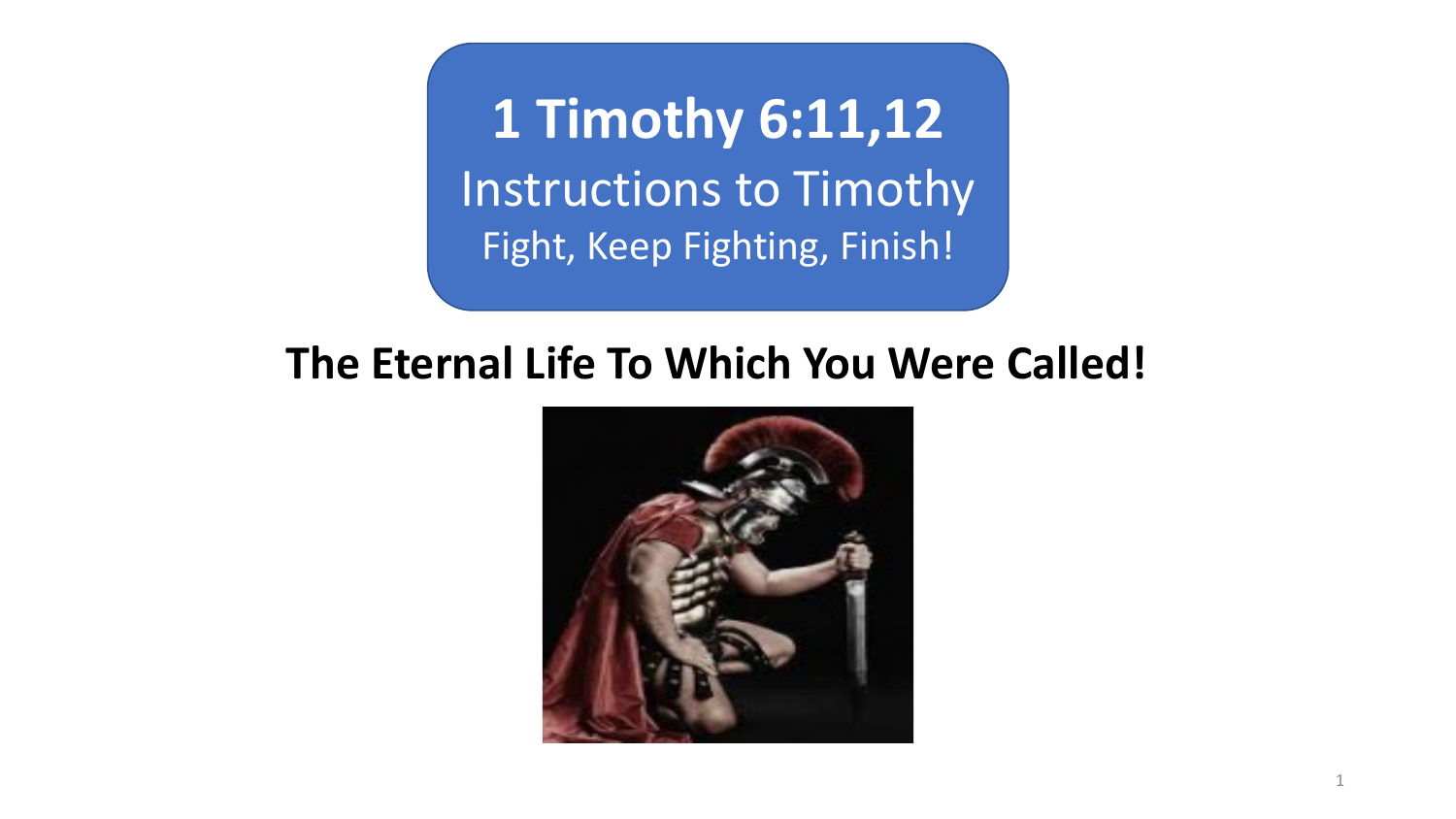## *"…take hold of the eternal life to which you were called*". It is a striking phrase, don't you think?

This is the only time that I know of that this phrase is used in the New Testament, much less the entire Bible! The only time! What exactly would "*the eternal life*" that we need to "*take hold of*" be referring to? Most people would be under the simple impression that it is referring to the **afterlife** of the Christian. I would contend that it is NOT referring primarily to the afterlife or to heaven. I think it is pretty clear that this is a reference primarily to *THIS* **life** and God's intentions for the life of the Christ-follower here on earth! It is a part of being born of the Spirit of God into God's NEW



creation! This passage is Paul's admonition for young Timothy to be diligent in becoming the Christ-follower that God meant for Him to be – fully engaged in the Spirit's work of new creation! We who believe in the Living Jesus, trust Him, and welcome Him into our lives, were given new life into a New Creation! **[2 Cor. 5:17,18]** 

When we gave our hearts to Jesus, He gave us His Spirit to live in us and make us into something NEW! The New Creation supplants or replaces the old fallen creation in us. The old creation is a God-cursed creation that is belligerent to its Creator/God. As God breathed life into the first man, Adam, at the beginning of the old creation, so He has breathed new life through His Spirit into those who enter His New Creation **[JOHN 1:12,13; 3:5-8]**! The old creation came to stubbornly oppose its Creator, and even help Satan, God's arch enemy, to *WAR* against God! But when the Word of God came to His creation, He started what He said was "*the Kingdom of God*" or "*the Kingdom of Heaven*". Every kingdom has a king and this Kingdom has one too! It is Jesus, the Supreme King – the "*King of Kings and Lord of Lords*". This Kingdom ruled by King Jesus was to be populated by people who have switched allegiances from the kingdom of *this* world which opposes God, to the opposite and upside down Kingdom which acknowledges, trusts, and coronates Jesus as their rightful King**! [1 Pet. 2:11]** For many years I have labeled this new life with Jesus as King, "*the life of God*" or "*God's life*"– because it is a new life process that belongs to God– that He claims as His domain– the God-driven, Holy Spirit-powered life of obedience and productivity! If it is not Holy Spirit-powered, it is impossible!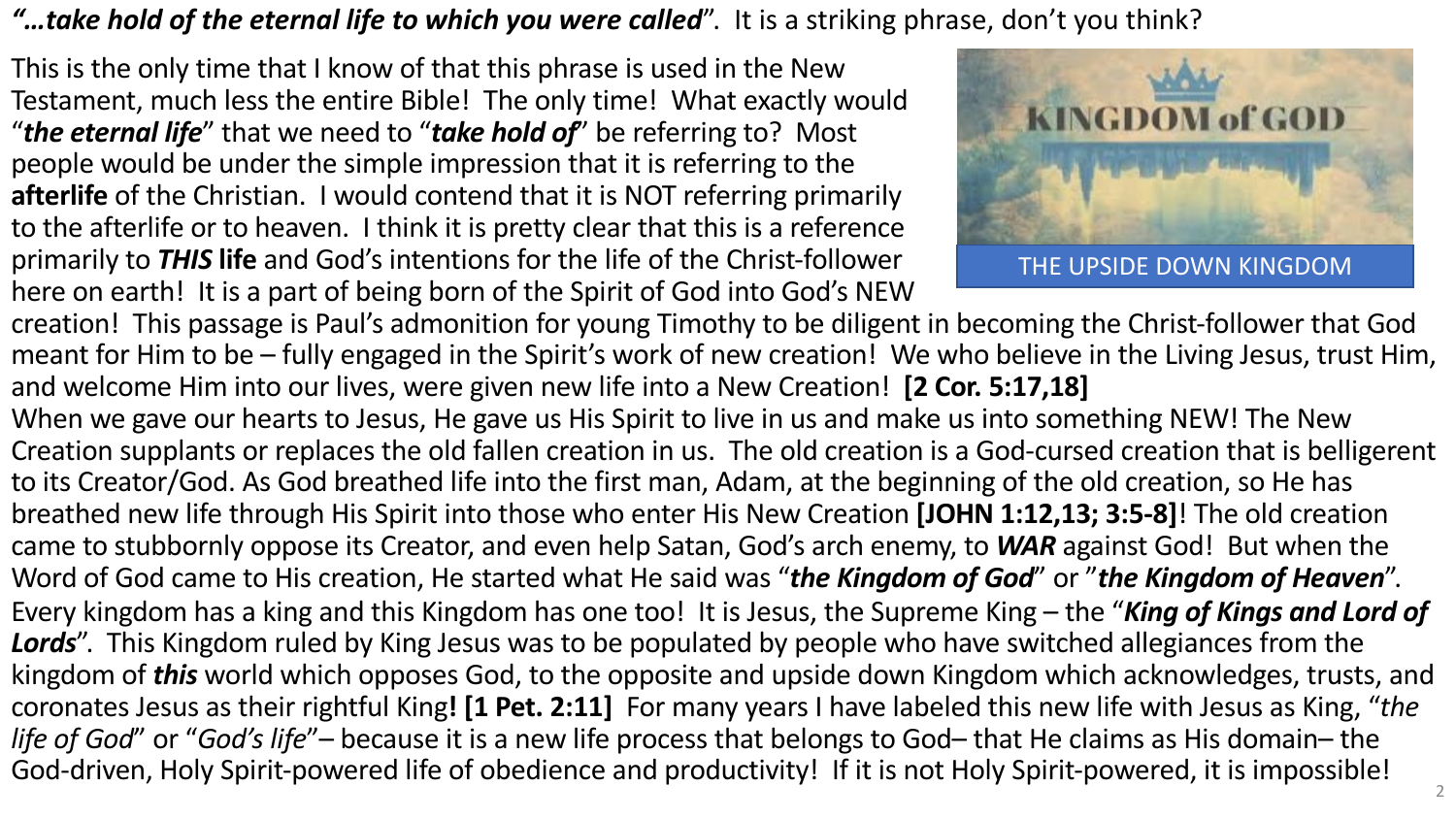It is God's greatest miracle – changing a human heart, molding a person's will to gladly choose to

conform to *His* will, and to develop true character that fashions itself after *His* character, not our own! And during the process, God then uses that recreated and transformed person in powerful and effective ways for His own glorious ends and means – which is ultimately to cause MORE people to switch allegiance and enter into His New Creation **[2 Pet. 3:9]** – His upside-down Kingdom where He properly rules and operates in ways opposite to that of the world ! In this upside-down **KINGDOM OF GOD** where Jesus rules our hearts, **humility** is one of the greatest values of its King and citizens, whereas in the **KINGDOM OF EARTH**, *pride* is one of its greatest values! The people loyal to the **KINGDOM OF EARTH** also value *unrighteousness* and enjoy the freedom to *do evil* and accomplish Satan's work of **destruction!** On the other hand, the upside-down **KINGDOM OF GOD** values *righteousness* and enjoys the freedom to **do good** and fulfill God's works of **redemption!** We value **"Godliness",** or being and acting like our wholly good God! We value **purity, generosity, kindness, honesty, agape love** – which is a **giving and self-less love**. The **KINGDOM OF EARTH**, on the other hand, values acts of *un*godliness - **lustfulness, greed, brutality, callous indifference**. Across the globe, they run on **hate, meanness, and pure spite**. Their love is a self-serving love and easily falls into **betrayal, abuse,** and **neglect**. They favor the **ambitious**, the **brash**, the **aggressive** and **cocky/braggadocious**. But the **KINGDOM OF GOD** values **gentleness, meekness,**  and being "**salt and light**" in an unsavory and dark world!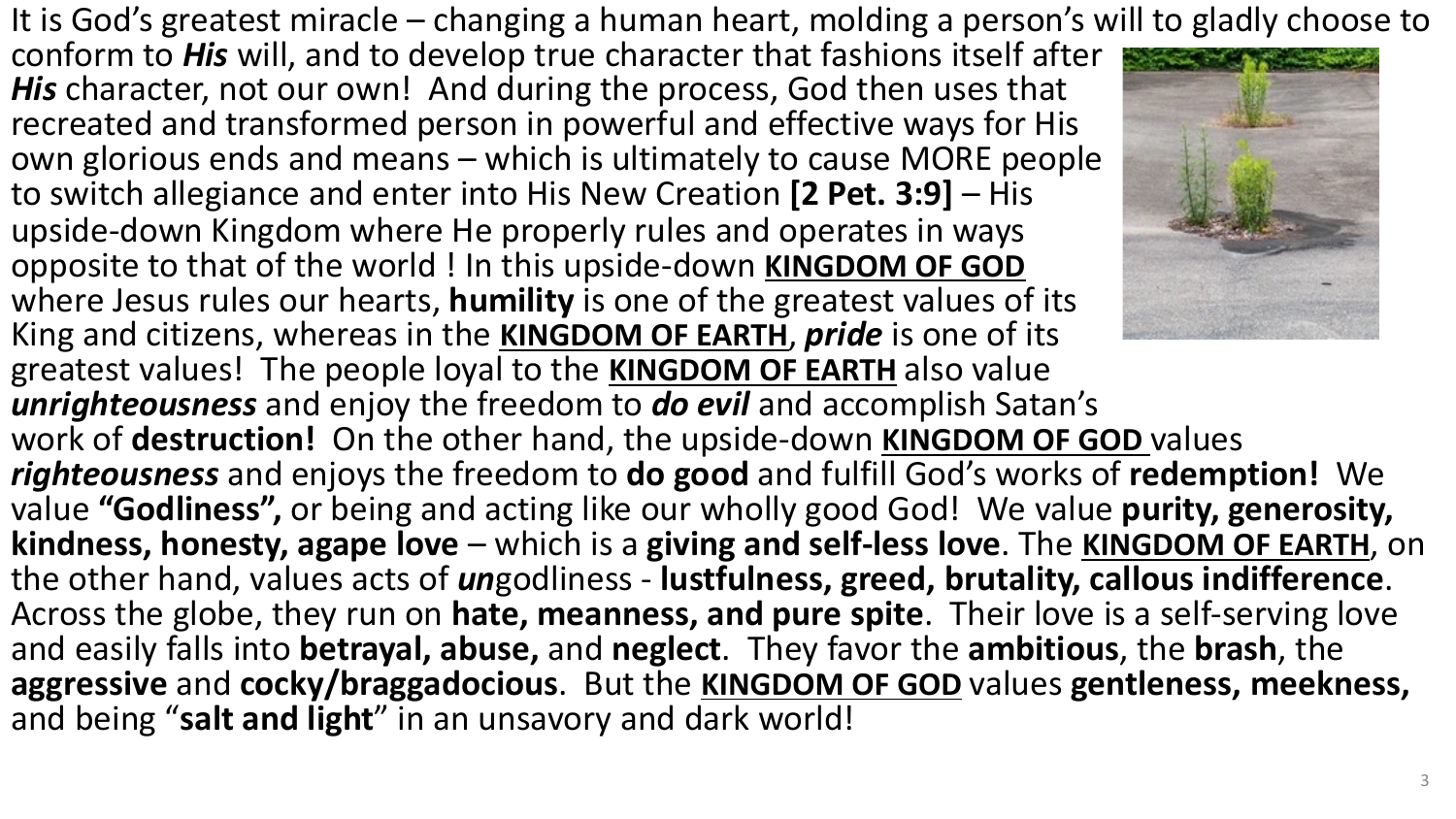The Kingdom of God is where God reigns! He is recognized as God, and His authority as God is respected by those in

this Kingdom. This is where God does the great work of taking fallen people and recreating them into consistent, Spirit-led Christ-followers! So, what am I talking about here? I'm talking about "**the eternal life**" that Paul is talking about in vs. 12. It begins NOW and we take it with us on into eternity! Perhaps you've heard the old saying – "*Dead men's shrouds have no pockets*". In some places they use to wrap dead bodies in a cloth called a death shroud before



burial. In fact, some places still do this. I'm sure you have heard the saying that contains the same sentiment – "*You can't take it with you when you die"*. That is why it is so inconceivable that most people put all their hopes and dreams and every investment into this life – as if it is all there is! It's like trying to make a brief feast out of an elephants cuticle while ignoring the vast, tasty bulk of the creature that remains! Even those that believe in an afterlife tend to life for this life! But "the eternal life" that Paul is referring to in vs. 12 begins in the here-and-now, and travels with us into the next life. So *THIS* life is what the Christ-follower is invested! For the committed Christ-follower, this life in the here-and-now is all about living in the Spirit. When we give ourselves to Jesus, we belong to Him. We spoke of being His slaves or servants by choice, maybe about three weeks ago. Re-creation happens in the hear-and-now, beginning after we have given the Spirit of God permission to go ahead with it. Then our base and fallen natures are thrust into the process of undergoing a spiritual metamorphosis, under the creative hand of God! He is remaking us into a "new creature" in His new creation. \*When I was a kid, I would find a chrysalis – the cocoon of a monarch butterfly - on a milkweed. I would cut the stem off, below and above, put it in a big jar, and wait. About 2 weeks later you could see the chrysalis start to turn color, going from green to clear, and then you could see movement inside as the transformed creature inside struggled to break out of his prison and emerge into the world of flowers and sunshine! But it was a mighty struggle and took hours! I remember being impatient! I wanted to reach in and cut that Chrysalis and hurry up the process! But I knew better. The struggle was an important part of the process for the new butterfly! He used that struggle to gain the strength He would need to survive out in the world!